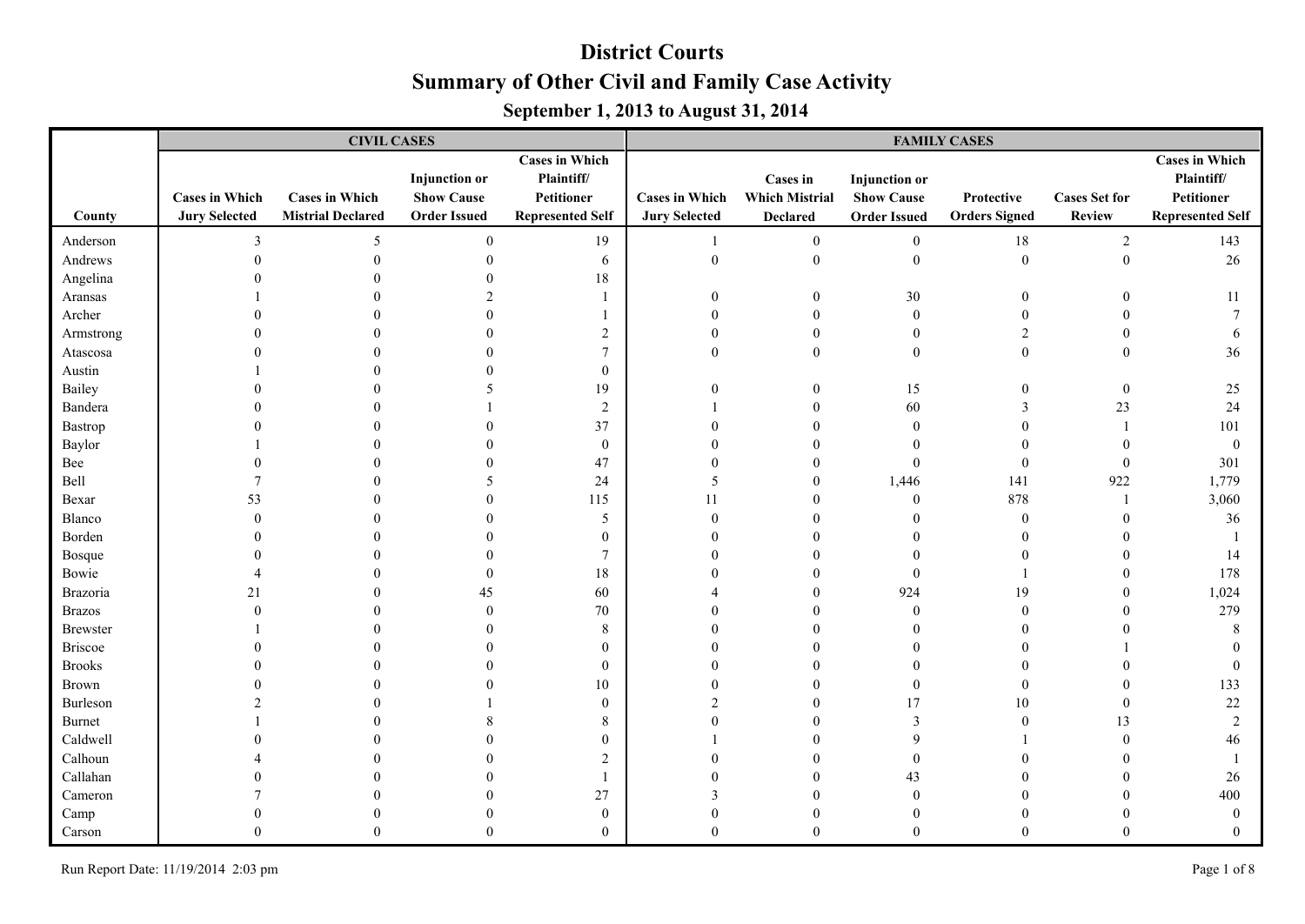|               |                                               | <b>CIVIL CASES</b>                                |                                                                  |                                                                              | <b>FAMILY CASES</b>                           |                                                             |                                                                  |                                    |                                       |                                                                              |  |
|---------------|-----------------------------------------------|---------------------------------------------------|------------------------------------------------------------------|------------------------------------------------------------------------------|-----------------------------------------------|-------------------------------------------------------------|------------------------------------------------------------------|------------------------------------|---------------------------------------|------------------------------------------------------------------------------|--|
| County        | <b>Cases in Which</b><br><b>Jury Selected</b> | <b>Cases in Which</b><br><b>Mistrial Declared</b> | <b>Injunction</b> or<br><b>Show Cause</b><br><b>Order Issued</b> | <b>Cases in Which</b><br>Plaintiff/<br>Petitioner<br><b>Represented Self</b> | <b>Cases in Which</b><br><b>Jury Selected</b> | <b>Cases in</b><br><b>Which Mistrial</b><br><b>Declared</b> | <b>Injunction</b> or<br><b>Show Cause</b><br><b>Order Issued</b> | Protective<br><b>Orders Signed</b> | <b>Cases Set for</b><br><b>Review</b> | <b>Cases in Which</b><br>Plaintiff/<br>Petitioner<br><b>Represented Self</b> |  |
| Cass          | $\overline{2}$                                | $\mathbf{0}$                                      | $\boldsymbol{0}$                                                 | 23                                                                           | $\mathbf{0}$                                  | $\mathbf{0}$                                                | $\boldsymbol{0}$                                                 | $\boldsymbol{0}$                   | $\boldsymbol{0}$                      | 39                                                                           |  |
| Castro        |                                               |                                                   |                                                                  |                                                                              |                                               |                                                             |                                                                  |                                    |                                       |                                                                              |  |
| Chambers      | $\overline{2}$                                |                                                   | $\boldsymbol{0}$                                                 | 113                                                                          | $\boldsymbol{0}$                              | $\overline{0}$                                              | $\theta$                                                         | $\overline{0}$                     | $\Omega$                              | 186                                                                          |  |
| Cherokee      |                                               |                                                   | $\theta$                                                         | $\overline{7}$                                                               | $\Omega$                                      | $\theta$                                                    | $\mathbf{0}$                                                     | $\theta$                           |                                       | $\overline{2}$                                                               |  |
| Childress     |                                               |                                                   | $\theta$                                                         | $\boldsymbol{0}$                                                             | $\Omega$                                      | $\Omega$                                                    | $\theta$                                                         | $\theta$                           |                                       | $\Omega$                                                                     |  |
| Clay          |                                               |                                                   | 8                                                                | 8                                                                            | $\Omega$                                      | $\Omega$                                                    | 48                                                               | 3                                  |                                       | $\Omega$                                                                     |  |
| Cochran       |                                               |                                                   | $\Omega$                                                         | $\overline{7}$                                                               | O                                             | 0                                                           | $\Omega$                                                         | $\theta$                           |                                       | 8                                                                            |  |
| Coke          |                                               |                                                   |                                                                  | $\overline{7}$                                                               | O                                             | 0                                                           |                                                                  | $\theta$                           |                                       | 12                                                                           |  |
| Coleman       |                                               |                                                   | $\Omega$                                                         | 8                                                                            | $\Omega$                                      | $\Omega$                                                    |                                                                  | $\theta$                           | $\mathbf{0}$                          | 20                                                                           |  |
| Collin        | 53                                            |                                                   | $\Omega$                                                         | 263                                                                          | 12                                            | 0                                                           |                                                                  | 6                                  | 785                                   | 3,338                                                                        |  |
| Collingsworth |                                               |                                                   | $\Omega$                                                         | $\boldsymbol{0}$                                                             | $\theta$                                      | 0                                                           |                                                                  | $\theta$                           | $\overline{0}$                        | 3                                                                            |  |
| Colorado      |                                               |                                                   | $\mathbf{0}$                                                     | $\bf{0}$                                                                     |                                               |                                                             | $\Omega$                                                         | $\overline{0}$                     |                                       | $\mathbf{0}$                                                                 |  |
| Comal         |                                               |                                                   | 29                                                               | 15                                                                           |                                               | 0                                                           | 182                                                              | 20                                 |                                       | 199                                                                          |  |
| Comanche      |                                               |                                                   | $\mathbf{0}$                                                     | 13                                                                           |                                               | $\theta$                                                    | $\boldsymbol{0}$                                                 | $\boldsymbol{0}$                   |                                       | 20                                                                           |  |
| Concho        |                                               |                                                   | $\Omega$                                                         | $\boldsymbol{0}$                                                             |                                               | $\Omega$                                                    |                                                                  | $\theta$                           |                                       | $\mathbf{0}$                                                                 |  |
| Cooke         |                                               |                                                   | $\Omega$                                                         | 39                                                                           | O                                             | $\Omega$                                                    | $\Omega$                                                         | $\theta$                           |                                       | 124                                                                          |  |
| Coryell       |                                               |                                                   | $\theta$                                                         | $\boldsymbol{0}$                                                             | $\Omega$                                      | $\Omega$                                                    | 76                                                               | 6                                  |                                       | 106                                                                          |  |
| Cottle        |                                               |                                                   | $\Omega$                                                         | $\mathbf{0}$                                                                 | O                                             | 0                                                           | $\Omega$                                                         | $\theta$                           |                                       | $\theta$                                                                     |  |
| Crane         |                                               |                                                   |                                                                  |                                                                              |                                               | $\Omega$                                                    |                                                                  | $\Omega$                           |                                       |                                                                              |  |
| Crockett      |                                               |                                                   | $\Omega$                                                         | $\bf{0}$                                                                     | ∩                                             | $\Omega$                                                    |                                                                  | $\Omega$                           |                                       |                                                                              |  |
| Crosby        |                                               |                                                   | $\Omega$                                                         | $20\,$                                                                       | O                                             | 0                                                           |                                                                  | $\theta$                           |                                       | 38                                                                           |  |
| Culberson     |                                               |                                                   | $\theta$                                                         |                                                                              | 0                                             | 0                                                           | $\theta$                                                         |                                    |                                       |                                                                              |  |
| Dallam        |                                               |                                                   | $\overline{2}$                                                   | $\boldsymbol{0}$                                                             | 0                                             | $\theta$                                                    | 20                                                               | $\overline{4}$                     | $\theta$                              | 14                                                                           |  |
| Dallas        | 143                                           | 2                                                 | 551                                                              | 394                                                                          | $\mathfrak{D}$                                |                                                             | 675                                                              | 626                                | 963                                   | 5,644                                                                        |  |
| Dawson        | $\Omega$                                      | $\theta$                                          | $\mathbf{0}$                                                     | 58                                                                           | $\Omega$                                      | $\Omega$                                                    | $\boldsymbol{0}$                                                 | $\overline{c}$                     | $\theta$                              | 12                                                                           |  |
| De Witt       |                                               |                                                   | $\theta$                                                         | 3                                                                            |                                               | $\Omega$                                                    | $\mathbf{0}$                                                     | $\mathbf{0}$                       |                                       | 61                                                                           |  |
| Deaf Smith    |                                               |                                                   | $\mathbf{0}$                                                     |                                                                              | $\Omega$                                      | $\Omega$                                                    | 42                                                               | $\boldsymbol{0}$                   | 8                                     | 13                                                                           |  |
| Delta         |                                               |                                                   | $\mathbf{0}$                                                     | $\boldsymbol{0}$                                                             | $\Omega$                                      | $\Omega$                                                    | $\boldsymbol{0}$                                                 | $\mathbf{0}$                       | $\overline{2}$                        | 15                                                                           |  |
| Denton        | 12                                            |                                                   | 96                                                               | 86                                                                           |                                               | $\Omega$                                                    | 2,586                                                            | 230                                | 503                                   | 1,675                                                                        |  |
| Dickens       |                                               |                                                   | $\theta$                                                         | $\boldsymbol{0}$                                                             |                                               | $\Omega$                                                    | $\mathbf{0}$                                                     | $\mathbf{1}$                       | $\theta$                              | $\theta$                                                                     |  |
| Dimmit        |                                               |                                                   | $\Omega$                                                         | $\boldsymbol{0}$                                                             |                                               | $\Omega$                                                    |                                                                  | $\Omega$                           |                                       |                                                                              |  |
| Donley        |                                               |                                                   | $\Omega$                                                         | $\bf{0}$                                                                     |                                               | 0                                                           | $\Omega$                                                         | $\Omega$                           |                                       | 2                                                                            |  |
| Duval         |                                               | $\theta$                                          | $\theta$                                                         | $\mathbf{0}$                                                                 | 0                                             | $\Omega$                                                    | $\Omega$                                                         | $\Omega$                           | $\Omega$                              | 26                                                                           |  |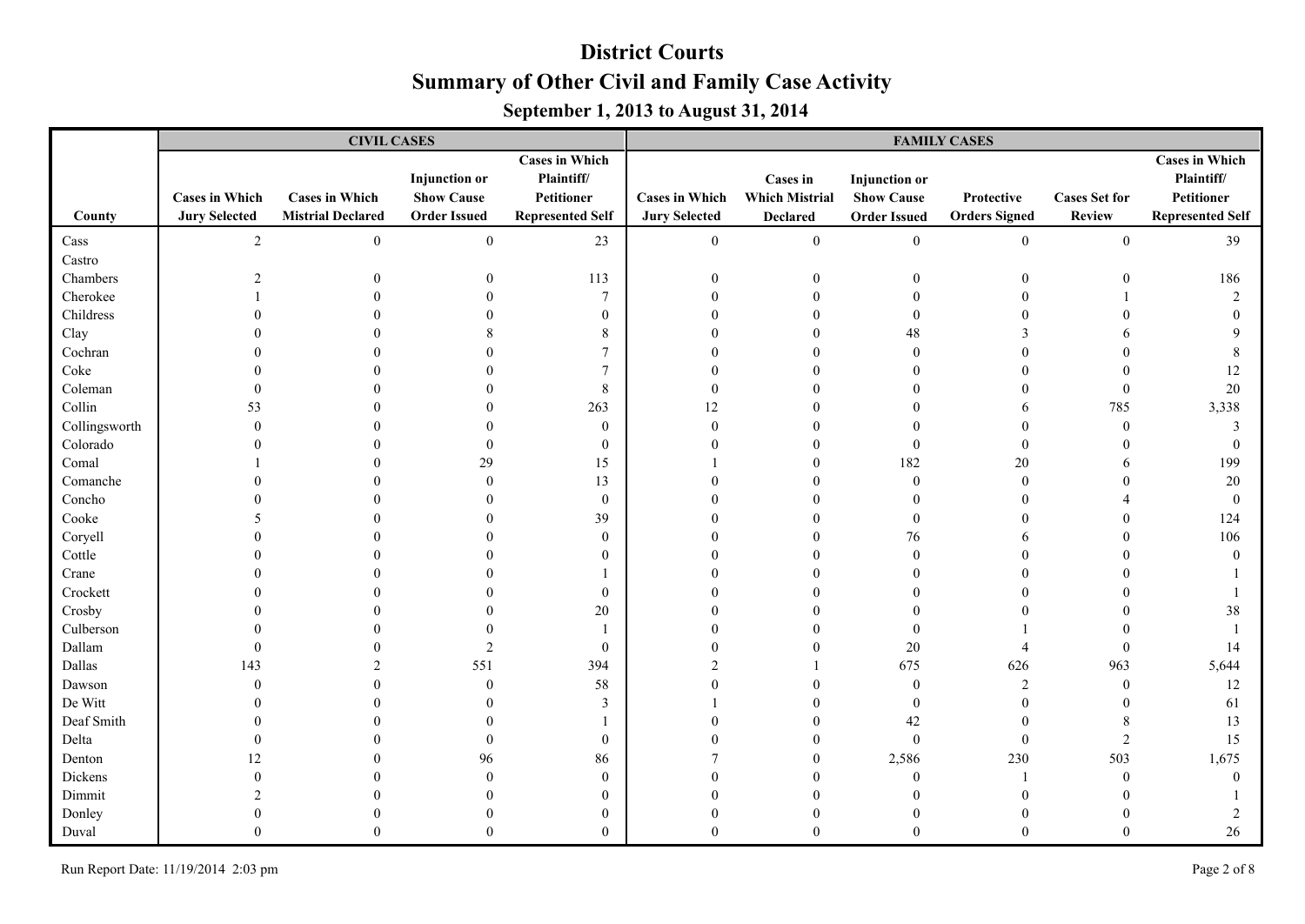|           |                                               | <b>CIVIL CASES</b>                                |                                                                  |                                                                              | <b>FAMILY CASES</b>                           |                                                      |                                                                  |                                    |                                       |                                                                              |  |
|-----------|-----------------------------------------------|---------------------------------------------------|------------------------------------------------------------------|------------------------------------------------------------------------------|-----------------------------------------------|------------------------------------------------------|------------------------------------------------------------------|------------------------------------|---------------------------------------|------------------------------------------------------------------------------|--|
| County    | <b>Cases in Which</b><br><b>Jury Selected</b> | <b>Cases in Which</b><br><b>Mistrial Declared</b> | <b>Injunction</b> or<br><b>Show Cause</b><br><b>Order Issued</b> | <b>Cases in Which</b><br>Plaintiff/<br>Petitioner<br><b>Represented Self</b> | <b>Cases in Which</b><br><b>Jury Selected</b> | Cases in<br><b>Which Mistrial</b><br><b>Declared</b> | <b>Injunction</b> or<br><b>Show Cause</b><br><b>Order Issued</b> | Protective<br><b>Orders Signed</b> | <b>Cases Set for</b><br><b>Review</b> | <b>Cases in Which</b><br>Plaintiff/<br>Petitioner<br><b>Represented Self</b> |  |
| Eastland  | $\theta$                                      | $\mathbf{0}$                                      | $\boldsymbol{0}$                                                 | $\mathfrak{Z}$                                                               | $\overline{0}$                                | $\boldsymbol{0}$                                     | $\bf{0}$                                                         | $\mathbf{0}$                       | $\boldsymbol{0}$                      | 105                                                                          |  |
| Ector     |                                               |                                                   | $\boldsymbol{0}$                                                 | $76\,$                                                                       |                                               | $\boldsymbol{0}$                                     | 3                                                                | $\boldsymbol{0}$                   | $10\,$                                | 505                                                                          |  |
| Edwards   |                                               |                                                   | $\boldsymbol{0}$                                                 | $\boldsymbol{0}$                                                             | $\theta$                                      | $\overline{0}$                                       | $\theta$                                                         | $\boldsymbol{0}$                   | $\overline{1}$                        | $\mathbf{0}$                                                                 |  |
| El Paso   |                                               |                                                   | 29                                                               | 75                                                                           | $\Omega$                                      | $\theta$                                             | 962                                                              |                                    | 48                                    | 1,797                                                                        |  |
| Ellis     |                                               |                                                   | $\theta$                                                         | 9                                                                            | $\Omega$                                      | $\Omega$                                             | $\theta$                                                         | $\theta$                           | $\mathbf{0}$                          | 337                                                                          |  |
| Erath     |                                               |                                                   | $\Omega$                                                         | 39                                                                           | $\Omega$                                      | $\Omega$                                             |                                                                  | $\boldsymbol{0}$                   | $\Omega$                              | 14                                                                           |  |
| Falls     |                                               |                                                   | $\Omega$                                                         | 27                                                                           | $\Omega$                                      | $\Omega$                                             |                                                                  | $\theta$                           | $\theta$                              | 83                                                                           |  |
| Fannin    |                                               |                                                   | $\Omega$                                                         |                                                                              | $\Omega$                                      | $\Omega$                                             | $\Omega$                                                         |                                    | 34                                    | 27                                                                           |  |
| Fayette   |                                               |                                                   | $\Omega$                                                         | $\overline{4}$                                                               | O                                             | $\theta$                                             | 35                                                               | $\theta$                           | $\mathbf{0}$                          | 25                                                                           |  |
| Fisher    |                                               |                                                   | $\Omega$                                                         | $\mathbf{0}$                                                                 |                                               | $\Omega$                                             | $\theta$                                                         | $\theta$                           | $\mathbf{0}$                          | $\Omega$                                                                     |  |
| Floyd     |                                               |                                                   | $\Omega$                                                         | $\bf{0}$                                                                     |                                               | $\Omega$                                             | $\Omega$                                                         | $\mathbf{0}$                       | 45                                    |                                                                              |  |
| Foard     |                                               |                                                   | $\theta$                                                         | $\bf{0}$                                                                     |                                               | 0                                                    | $\Omega$                                                         | $\mathbf{0}$                       | $\mathbf{0}$                          | $\theta$                                                                     |  |
| Fort Bend | 17                                            |                                                   | 83                                                               | 67                                                                           |                                               | $\Omega$                                             | 552                                                              | 245                                | 296                                   | 1,239                                                                        |  |
| Franklin  |                                               |                                                   | $\mathbf{0}$                                                     | $\boldsymbol{0}$                                                             |                                               | $\theta$                                             | $\boldsymbol{0}$                                                 | $\boldsymbol{0}$                   | $\boldsymbol{0}$                      | 23                                                                           |  |
| Freestone |                                               |                                                   | $\overline{2}$                                                   |                                                                              |                                               | $\Omega$                                             |                                                                  | 6                                  | $\overline{2}$                        | 17                                                                           |  |
| Frio      |                                               |                                                   | $\theta$                                                         | $\theta$                                                                     |                                               | $\Omega$                                             |                                                                  | $\mathbf{0}$                       |                                       | $\theta$                                                                     |  |
| Gaines    |                                               |                                                   | $\Omega$                                                         |                                                                              |                                               | $\sqrt{ }$                                           | $\Omega$                                                         |                                    |                                       | $\overline{2}$                                                               |  |
| Galveston | 25                                            |                                                   |                                                                  | 51                                                                           | 5                                             | $\Omega$                                             |                                                                  | 399                                | $\Omega$                              | 376                                                                          |  |
| Garza     |                                               |                                                   | $\Omega$                                                         | $\overline{2}$                                                               |                                               | $\Omega$                                             | $\Omega$                                                         | $\mathbf{0}$                       |                                       | 5                                                                            |  |
| Gillespie |                                               |                                                   | $\Omega$                                                         |                                                                              |                                               | $\Omega$                                             |                                                                  | $\theta$                           | $\Omega$                              | 37                                                                           |  |
| Glasscock |                                               |                                                   | $\Omega$                                                         | $\boldsymbol{0}$                                                             | ∩                                             | $\Omega$                                             |                                                                  |                                    |                                       | $\mathbf{0}$                                                                 |  |
| Goliad    |                                               |                                                   | $\Omega$                                                         | 22                                                                           |                                               | $\Omega$                                             |                                                                  | $\theta$                           |                                       | 32                                                                           |  |
| Gonzales  |                                               |                                                   | $\Omega$                                                         | $\overline{4}$                                                               |                                               | $\Omega$                                             | $\Omega$                                                         |                                    |                                       | 39                                                                           |  |
| Gray      |                                               |                                                   | 3                                                                | 5                                                                            |                                               | $\theta$                                             | 102                                                              |                                    | $\mathbf{0}$                          | 73                                                                           |  |
| Grayson   |                                               |                                                   | 11                                                               | 17                                                                           |                                               | $\theta$                                             | $\mathfrak{Z}$                                                   | 26                                 | 59                                    | 402                                                                          |  |
| Gregg     |                                               |                                                   |                                                                  | $\mathfrak{Z}$                                                               |                                               | $\overline{0}$                                       | 715                                                              | $24\,$                             | 329                                   | 281                                                                          |  |
| Grimes    |                                               |                                                   | $\Omega$                                                         | $\boldsymbol{0}$                                                             | $\Omega$                                      | $\theta$                                             | $\bf{0}$                                                         | $\boldsymbol{0}$                   | $\mathbf{0}$                          | $\boldsymbol{0}$                                                             |  |
| Guadalupe |                                               |                                                   | $\theta$                                                         | 15                                                                           | $\Omega$                                      | $\Omega$                                             | 144                                                              | 13                                 | $\theta$                              | 227                                                                          |  |
| Hale      |                                               |                                                   | $\Omega$                                                         |                                                                              | O                                             | $\Omega$                                             | $\Omega$                                                         |                                    | $\Omega$                              | 39                                                                           |  |
| Hall      |                                               |                                                   | $\Omega$                                                         | $\bf{0}$                                                                     |                                               | $\Omega$                                             |                                                                  | $\Omega$                           |                                       | $\overline{2}$                                                               |  |
| Hamilton  |                                               |                                                   |                                                                  | 5                                                                            |                                               | $\Omega$                                             |                                                                  | $\Omega$                           |                                       | 29                                                                           |  |
| Hansford  |                                               |                                                   | $\Omega$                                                         | $\sqrt{2}$                                                                   |                                               | $\theta$                                             |                                                                  | $\Omega$                           |                                       | 9                                                                            |  |
| Hardeman  |                                               | $\Omega$                                          | $\Omega$                                                         | $\theta$                                                                     | $\Omega$                                      | $\Omega$                                             | $\Omega$                                                         | $\Omega$                           | $\Omega$                              | $\Omega$                                                                     |  |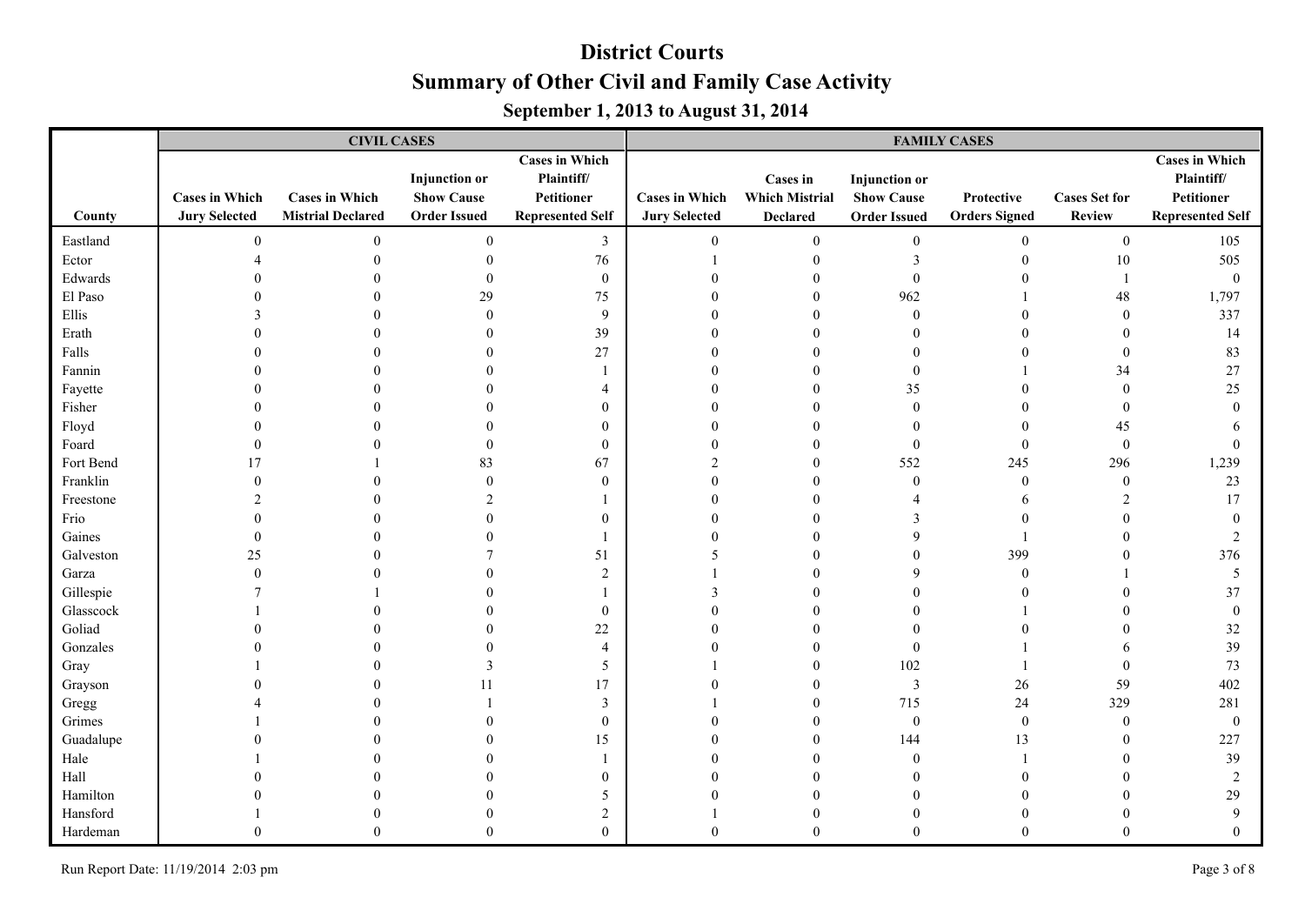|            |                                               | <b>CIVIL CASES</b>                                |                                                                  |                                                                              | <b>FAMILY CASES</b>                           |                                                             |                                                                  |                                    |                                       |                                                                              |  |
|------------|-----------------------------------------------|---------------------------------------------------|------------------------------------------------------------------|------------------------------------------------------------------------------|-----------------------------------------------|-------------------------------------------------------------|------------------------------------------------------------------|------------------------------------|---------------------------------------|------------------------------------------------------------------------------|--|
| County     | <b>Cases in Which</b><br><b>Jury Selected</b> | <b>Cases in Which</b><br><b>Mistrial Declared</b> | <b>Injunction</b> or<br><b>Show Cause</b><br><b>Order Issued</b> | <b>Cases in Which</b><br>Plaintiff/<br>Petitioner<br><b>Represented Self</b> | <b>Cases in Which</b><br><b>Jury Selected</b> | <b>Cases in</b><br><b>Which Mistrial</b><br><b>Declared</b> | <b>Injunction</b> or<br><b>Show Cause</b><br><b>Order Issued</b> | Protective<br><b>Orders Signed</b> | <b>Cases Set for</b><br><b>Review</b> | <b>Cases in Which</b><br>Plaintiff/<br>Petitioner<br><b>Represented Self</b> |  |
| Hardin     | 7                                             | $\mathbf{0}$                                      | $\boldsymbol{0}$                                                 | 6                                                                            | $\mathbf{0}$                                  | $\boldsymbol{0}$                                            | $\boldsymbol{0}$                                                 | $\boldsymbol{0}$                   | $\boldsymbol{0}$                      | 88                                                                           |  |
| Harris     | 368                                           | 10                                                | 1,894                                                            | 2,130                                                                        | 21                                            | 3                                                           | 11,560                                                           | 1,759                              | 4,334                                 | 19,227                                                                       |  |
| Harrison   | $\,8\,$                                       | $\boldsymbol{0}$                                  | $\mathbf{0}$                                                     | $\boldsymbol{0}$                                                             | 31                                            | $\boldsymbol{0}$                                            | $10\,$                                                           | $\boldsymbol{0}$                   | $\boldsymbol{0}$                      | 13                                                                           |  |
| Hartley    | $\theta$                                      | $\theta$                                          | $\boldsymbol{0}$                                                 | $\boldsymbol{0}$                                                             | $\boldsymbol{0}$                              | $\boldsymbol{0}$                                            | $\boldsymbol{0}$                                                 | $\boldsymbol{0}$                   | $\theta$                              | $\mathbf{0}$                                                                 |  |
| Haskell    |                                               | $\Omega$                                          | $\mathbf{0}$                                                     | $\boldsymbol{0}$                                                             | $\theta$                                      | $\mathbf{0}$                                                | $\boldsymbol{0}$                                                 | 11                                 | $\theta$                              | 3                                                                            |  |
| Hays       |                                               | $\Omega$                                          | 79                                                               | 23                                                                           | 3                                             | $\theta$                                                    | 264                                                              | 19                                 | 44                                    | 404                                                                          |  |
| Hemphill   |                                               | $\Omega$                                          | $\mathbf{0}$                                                     | $\boldsymbol{0}$                                                             | $\Omega$                                      | $\Omega$                                                    | $\mathbf{0}$                                                     | $\boldsymbol{0}$                   | $\mathbf{0}$                          | $\mathbf{0}$                                                                 |  |
| Henderson  |                                               |                                                   | $\mathbf{0}$                                                     | 51                                                                           | $\Omega$                                      | $\Omega$                                                    | $\mathbf{0}$                                                     | $\mathbf{0}$                       | -1                                    | 211                                                                          |  |
| Hidalgo    | 13                                            |                                                   | 21                                                               | 70                                                                           | 5                                             | $\Omega$                                                    | 59                                                               | 238                                | $\Omega$                              | 985                                                                          |  |
| Hill       |                                               |                                                   | $\mathbf{0}$                                                     | 13                                                                           | $\Omega$                                      | $\Omega$                                                    | $\mathbf{0}$                                                     | $\boldsymbol{0}$                   | $\theta$                              | 52                                                                           |  |
| Hockley    |                                               |                                                   | $\theta$                                                         | 8                                                                            | $\Omega$                                      | $\Omega$                                                    | $\mathbf{0}$                                                     | $\boldsymbol{0}$                   | $\mathbf{0}$                          | 40                                                                           |  |
| Hood       |                                               |                                                   | 3                                                                | 47                                                                           | 0                                             | $\Omega$                                                    | 54                                                               | 28                                 | 47                                    | 103                                                                          |  |
| Hopkins    |                                               |                                                   | $\Omega$                                                         | 22                                                                           |                                               | $\Omega$                                                    | $\mathbf{0}$                                                     | $\boldsymbol{0}$                   | $\mathbf{0}$                          | 58                                                                           |  |
| Houston    |                                               |                                                   |                                                                  | $\overline{4}$                                                               |                                               | 0                                                           | 6                                                                | $\boldsymbol{0}$                   | $\theta$                              | $\overline{2}$                                                               |  |
| Howard     |                                               |                                                   |                                                                  | 8                                                                            | 2                                             | $\theta$                                                    | 14                                                               | 14                                 | $\theta$                              | 107                                                                          |  |
| Hudspeth   |                                               |                                                   | $\Omega$                                                         | $\mathbf{0}$                                                                 | $\Omega$                                      | $\Omega$                                                    | $\Omega$                                                         | $\mathbf{0}$                       | $\Omega$                              | $\mathbf{0}$                                                                 |  |
| Hunt       |                                               |                                                   | $\Omega$                                                         | 560                                                                          | $\Omega$                                      | $\Omega$                                                    |                                                                  | $\overline{0}$                     | $\Omega$                              | 291                                                                          |  |
| Hutchinson |                                               |                                                   | $\theta$                                                         | $\mathfrak{Z}$                                                               | $\mathfrak{D}$                                | $\Omega$                                                    |                                                                  | $\overline{c}$                     | $\mathcal{D}$                         | 73                                                                           |  |
| Irion      |                                               |                                                   | $\mathbf{0}$                                                     | $\boldsymbol{0}$                                                             | $\Omega$                                      | $\Omega$                                                    | $\theta$                                                         | $\theta$                           |                                       | $\theta$                                                                     |  |
| Jack       |                                               |                                                   | 33                                                               | $\boldsymbol{0}$                                                             | $\Omega$                                      | $\Omega$                                                    | 70                                                               | $\theta$                           | $\Omega$                              | 10                                                                           |  |
| Jackson    |                                               |                                                   | $\theta$                                                         | $\bf{0}$                                                                     |                                               | $\Omega$                                                    | 31                                                               | $\theta$                           | $\Omega$                              | 19                                                                           |  |
| Jasper     |                                               |                                                   |                                                                  | 15                                                                           |                                               | $\Omega$                                                    | $\theta$                                                         | $\Omega$                           | $\Omega$                              | 138                                                                          |  |
| Jeff Davis |                                               |                                                   | $\theta$                                                         | $\boldsymbol{0}$                                                             | $\Omega$                                      | $\Omega$                                                    | $\mathbf{0}$                                                     | $\mathbf{0}$                       | $\theta$                              | $\theta$                                                                     |  |
| Jefferson  | 32                                            |                                                   | 32                                                               | 21                                                                           | 3                                             | $\boldsymbol{0}$                                            | 1,455                                                            | 21                                 | 82                                    | 504                                                                          |  |
| Jim Hogg   | $\Omega$                                      |                                                   | $\mathbf{0}$                                                     | $\boldsymbol{0}$                                                             | $\Omega$                                      | $\theta$                                                    | $\boldsymbol{0}$                                                 | $\boldsymbol{0}$                   | $\mathbf{0}$                          | $\mathbf{0}$                                                                 |  |
| Jim Wells  |                                               |                                                   | $\mathbf{0}$                                                     | $\boldsymbol{0}$                                                             | $\Omega$                                      | $\mathbf{0}$                                                | $\theta$                                                         | $\mathbf{0}$                       | $\theta$                              | $\mathbf{0}$                                                                 |  |
| Johnson    |                                               |                                                   | $\theta$                                                         | 119                                                                          | $\Omega$                                      | $\theta$                                                    | $\Omega$                                                         | $\theta$                           | $\theta$                              | 296                                                                          |  |
| Jones      |                                               |                                                   | $\Omega$                                                         | 11                                                                           | $\Omega$                                      | $\Omega$                                                    |                                                                  | $\theta$                           |                                       | 21                                                                           |  |
| Karnes     |                                               |                                                   | $\Omega$                                                         | $\bf{0}$                                                                     | $\Omega$                                      | $\Omega$                                                    |                                                                  | $\theta$                           |                                       | $\mathbf{0}$                                                                 |  |
| Kaufman    | 66                                            |                                                   | $\Omega$                                                         | 6                                                                            | 6                                             | $\Omega$                                                    |                                                                  | $\theta$                           | 3                                     | 315                                                                          |  |
| Kendall    |                                               |                                                   | $\Omega$                                                         |                                                                              | $\Omega$                                      | $\Omega$                                                    |                                                                  | 3                                  |                                       | 37                                                                           |  |
| Kenedy     |                                               |                                                   | $\theta$                                                         | $\boldsymbol{0}$                                                             | $\theta$                                      | $\theta$                                                    | $\theta$                                                         | $\overline{0}$                     |                                       | $\mathbf{0}$                                                                 |  |
| Kent       |                                               | $\Omega$                                          | $\theta$                                                         | $\mathbf{0}$                                                                 | $\Omega$                                      | $\theta$                                                    | $\Omega$                                                         | $\theta$                           | $\theta$                              | $\Omega$                                                                     |  |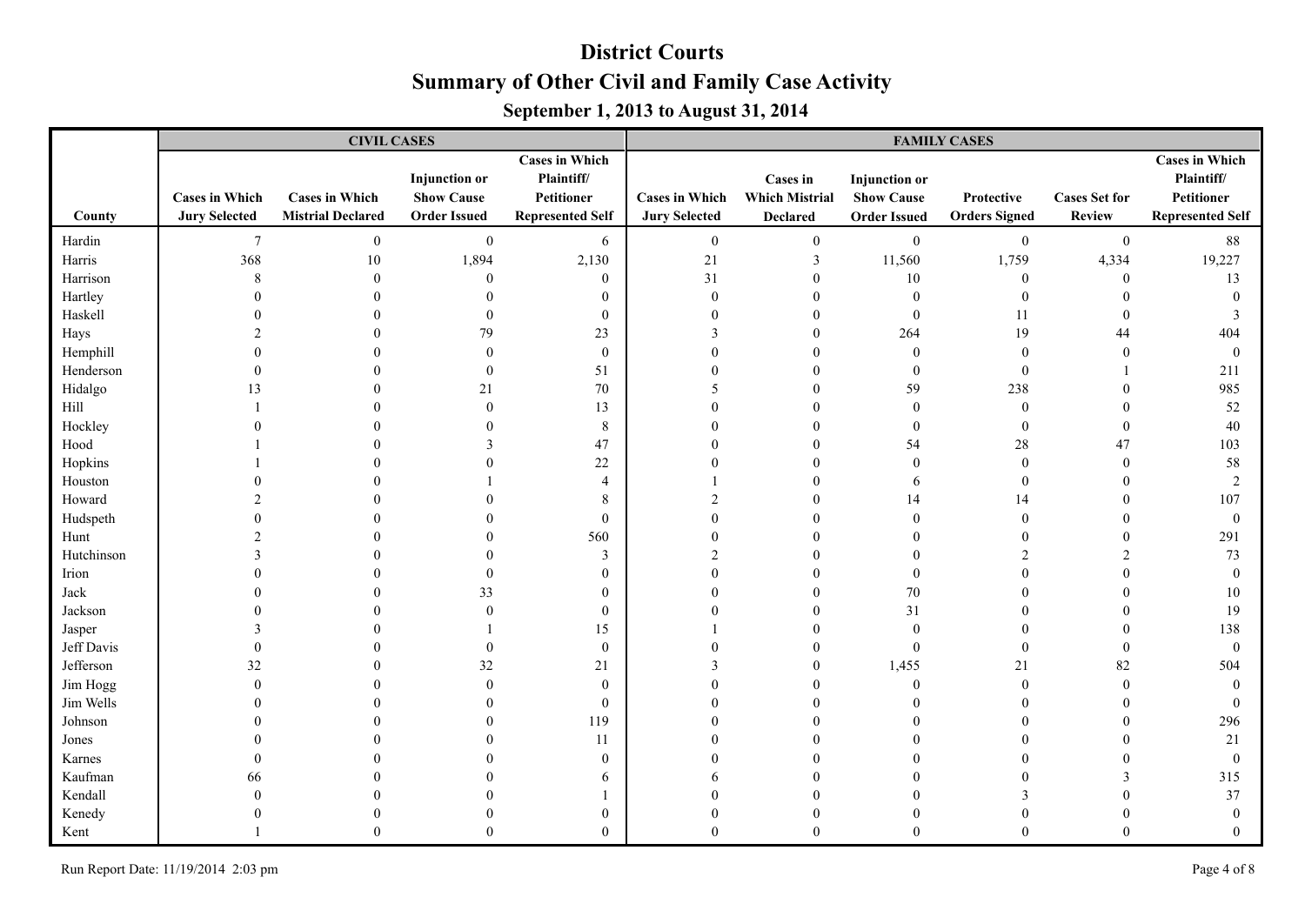|           |                                               | <b>CIVIL CASES</b>                                |                                                                  |                                                                              | <b>FAMILY CASES</b>                           |                                                      |                                                                  |                                    |                                       |                                                                              |  |
|-----------|-----------------------------------------------|---------------------------------------------------|------------------------------------------------------------------|------------------------------------------------------------------------------|-----------------------------------------------|------------------------------------------------------|------------------------------------------------------------------|------------------------------------|---------------------------------------|------------------------------------------------------------------------------|--|
| County    | <b>Cases in Which</b><br><b>Jury Selected</b> | <b>Cases in Which</b><br><b>Mistrial Declared</b> | <b>Injunction</b> or<br><b>Show Cause</b><br><b>Order Issued</b> | <b>Cases in Which</b><br>Plaintiff/<br>Petitioner<br><b>Represented Self</b> | <b>Cases in Which</b><br><b>Jury Selected</b> | Cases in<br><b>Which Mistrial</b><br><b>Declared</b> | <b>Injunction</b> or<br><b>Show Cause</b><br><b>Order Issued</b> | Protective<br><b>Orders Signed</b> | <b>Cases Set for</b><br><b>Review</b> | <b>Cases in Which</b><br>Plaintiff/<br>Petitioner<br><b>Represented Self</b> |  |
| Kerr      | 3                                             |                                                   | $\boldsymbol{0}$                                                 | 8                                                                            | $\boldsymbol{0}$                              | $\boldsymbol{0}$                                     | $\boldsymbol{0}$                                                 | $\boldsymbol{0}$                   | $\boldsymbol{0}$                      | 67                                                                           |  |
| Kimble    | $\overline{0}$                                |                                                   | $\boldsymbol{0}$                                                 |                                                                              | $\boldsymbol{0}$                              | $\boldsymbol{0}$                                     | $\Omega$                                                         | $\boldsymbol{0}$                   | $\Omega$                              | $\overline{4}$                                                               |  |
| King      |                                               |                                                   | $\theta$                                                         | $\boldsymbol{0}$                                                             | $\theta$                                      | $\theta$                                             |                                                                  | $\boldsymbol{0}$                   |                                       | $\Omega$                                                                     |  |
| Kinney    |                                               |                                                   | $\Omega$                                                         |                                                                              | $\Omega$                                      | $\Omega$                                             |                                                                  | $\mathbf{0}$                       |                                       | $\theta$                                                                     |  |
| Kleberg   |                                               |                                                   | $\Omega$                                                         | $\overline{4}$                                                               | $\Omega$                                      | $\Omega$                                             |                                                                  | $\theta$                           |                                       | 15                                                                           |  |
| Knox      |                                               |                                                   | $\Omega$                                                         | $\boldsymbol{0}$                                                             | $\Omega$                                      | $\Omega$                                             |                                                                  | $\theta$                           |                                       | $\theta$                                                                     |  |
| La Salle  |                                               |                                                   | $\Omega$                                                         | $\boldsymbol{0}$                                                             | $\Omega$                                      | $\Omega$                                             | $\Omega$                                                         |                                    | $\Omega$                              | $\Omega$                                                                     |  |
| Lamar     |                                               |                                                   | 6                                                                | 27                                                                           |                                               | $\Omega$                                             | 34                                                               | 46                                 |                                       | 89                                                                           |  |
| Lamb      |                                               |                                                   | $\Omega$                                                         | $\boldsymbol{0}$                                                             |                                               | $\Omega$                                             | $\theta$                                                         | $\mathbf{0}$                       | $\Omega$                              | $\mathbf{0}$                                                                 |  |
| Lampasas  |                                               |                                                   | $\Omega$                                                         |                                                                              |                                               | $\Omega$                                             |                                                                  | $\theta$                           |                                       | 42                                                                           |  |
| Lavaca    |                                               |                                                   | 0                                                                | $\mathbf{0}$                                                                 |                                               | 0                                                    |                                                                  | $\theta$                           |                                       | $\mathbf{0}$                                                                 |  |
| Lee       |                                               |                                                   | 0                                                                | 4                                                                            |                                               |                                                      |                                                                  | 5                                  |                                       | 37                                                                           |  |
| Leon      |                                               |                                                   | 2                                                                | $\overline{4}$                                                               |                                               | $\Omega$                                             | 80                                                               | $\overline{4}$                     |                                       | 19                                                                           |  |
| Liberty   |                                               |                                                   | $\theta$                                                         | 166                                                                          |                                               | $\Omega$                                             | $\theta$                                                         | $\boldsymbol{0}$                   | $\Omega$                              | 341                                                                          |  |
| Limestone |                                               |                                                   | $\Omega$                                                         | 6                                                                            |                                               | $\Omega$                                             |                                                                  | 12                                 | $\Omega$                              | 36                                                                           |  |
| Lipscomb  |                                               |                                                   | $\Omega$                                                         | $\boldsymbol{0}$                                                             | O                                             | $\Omega$                                             |                                                                  | $\mathbf{0}$                       | $\Omega$                              |                                                                              |  |
| Live Oak  |                                               |                                                   | $\theta$                                                         | 26                                                                           | $\Omega$                                      | $\Omega$                                             |                                                                  | $\boldsymbol{0}$                   | $\Omega$                              | 67                                                                           |  |
| Llano     |                                               |                                                   | $\theta$                                                         | 39                                                                           | $\Omega$                                      | $\Omega$                                             |                                                                  | $\boldsymbol{0}$                   | $\theta$                              | 95                                                                           |  |
| Loving    |                                               |                                                   | $\theta$                                                         | $\boldsymbol{0}$                                                             |                                               | $\theta$                                             | $\theta$                                                         | $\mathbf{0}$                       | $\mathbf{0}$                          | $\theta$                                                                     |  |
| Lubbock   |                                               |                                                   | 37                                                               | $26\,$                                                                       |                                               | $\theta$                                             | 1,057                                                            | 61                                 | 1,081                                 | 352                                                                          |  |
| Lynn      |                                               |                                                   | $\overline{2}$                                                   | $\boldsymbol{0}$                                                             | ∩                                             | $\Omega$                                             | $\theta$                                                         | $\overline{2}$                     | $\mathbf{0}$                          | $\mathbf{0}$                                                                 |  |
| Madison   |                                               |                                                   | 4                                                                | 15                                                                           | $\theta$                                      | $\theta$                                             | 3                                                                |                                    | $\overline{4}$                        | 25                                                                           |  |
| Marion    |                                               |                                                   | $\theta$                                                         | 12                                                                           |                                               | $\theta$                                             |                                                                  | $\boldsymbol{0}$                   | 134                                   | 30                                                                           |  |
| Martin    |                                               |                                                   | $\theta$                                                         | 5                                                                            | 0                                             | $\theta$                                             |                                                                  |                                    | $\mathbf{0}$                          | $\boldsymbol{\Delta}$                                                        |  |
| Mason     |                                               |                                                   | $\theta$                                                         | $\boldsymbol{0}$                                                             | $\Omega$                                      | $\boldsymbol{0}$                                     | $\mathbf{0}$                                                     | $\overline{0}$                     | $\mathbf{0}$                          | 6                                                                            |  |
| Matagorda | $\Omega$                                      | $\Omega$                                          | 3                                                                | 2                                                                            | $\Omega$                                      | $\mathbf{0}$                                         | 170                                                              | $\mathbf{0}$                       | 20                                    | 69                                                                           |  |
| Maverick  |                                               |                                                   |                                                                  |                                                                              |                                               |                                                      |                                                                  |                                    |                                       |                                                                              |  |
| McCulloch | $\Omega$                                      |                                                   | $\boldsymbol{0}$                                                 | $\mathbf{1}$                                                                 | $\theta$                                      | $\boldsymbol{0}$                                     | $\bf{0}$                                                         | $\mathbf{0}$                       | $\boldsymbol{0}$                      | 21                                                                           |  |
| McLennan  | 11                                            |                                                   | 24                                                               | 17                                                                           | 4                                             | $\mathbf{0}$                                         | 2,710                                                            | $\sqrt{2}$                         | 3,012                                 | 745                                                                          |  |
| McMullen  |                                               |                                                   | $\theta$                                                         | $\boldsymbol{0}$                                                             |                                               | $\Omega$                                             | $\theta$                                                         | $\mathbf{0}$                       | $\theta$                              | $\theta$                                                                     |  |
| Medina    |                                               |                                                   | $\Omega$                                                         | $\overline{2}$                                                               |                                               | $\Omega$                                             |                                                                  | $\theta$                           |                                       |                                                                              |  |
| Menard    |                                               |                                                   | $\mathbf{0}$                                                     |                                                                              | O                                             | $\theta$                                             | $\boldsymbol{0}$                                                 | $\boldsymbol{0}$                   |                                       | $\theta$                                                                     |  |
| Midland   | 6                                             | $\theta$                                          | 23                                                               | 137                                                                          | 2                                             | $\Omega$                                             | 431                                                              | 101                                | $\theta$                              | 854                                                                          |  |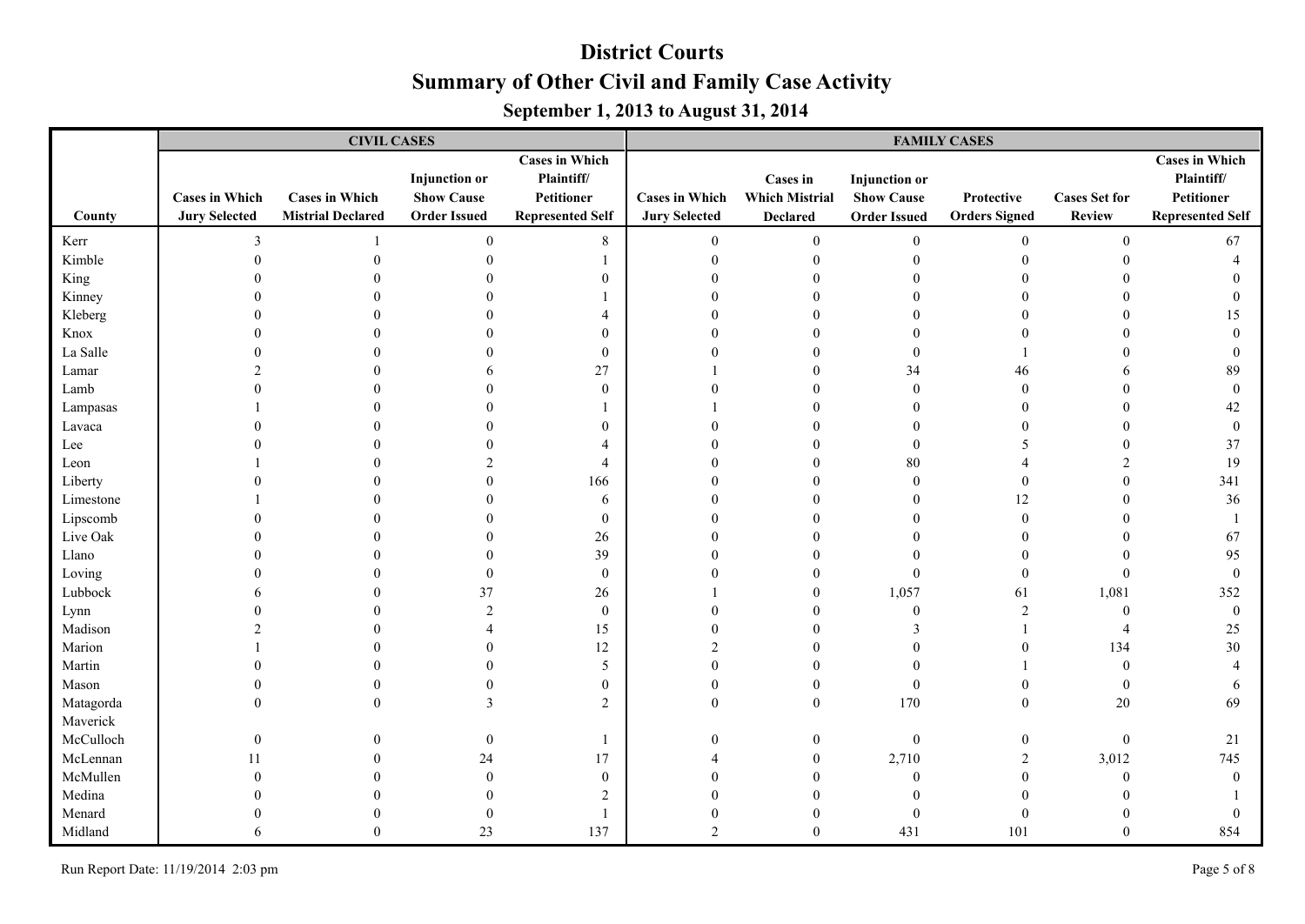|             |                                               | <b>CIVIL CASES</b>                                |                                                                  |                                                                              | <b>FAMILY CASES</b>                           |                                                      |                                                                  |                                    |                                       |                                                                              |  |
|-------------|-----------------------------------------------|---------------------------------------------------|------------------------------------------------------------------|------------------------------------------------------------------------------|-----------------------------------------------|------------------------------------------------------|------------------------------------------------------------------|------------------------------------|---------------------------------------|------------------------------------------------------------------------------|--|
| County      | <b>Cases in Which</b><br><b>Jury Selected</b> | <b>Cases in Which</b><br><b>Mistrial Declared</b> | <b>Injunction</b> or<br><b>Show Cause</b><br><b>Order Issued</b> | <b>Cases in Which</b><br>Plaintiff/<br>Petitioner<br><b>Represented Self</b> | <b>Cases in Which</b><br><b>Jury Selected</b> | Cases in<br><b>Which Mistrial</b><br><b>Declared</b> | <b>Injunction</b> or<br><b>Show Cause</b><br><b>Order Issued</b> | Protective<br><b>Orders Signed</b> | <b>Cases Set for</b><br><b>Review</b> | <b>Cases in Which</b><br>Plaintiff/<br>Petitioner<br><b>Represented Self</b> |  |
| Milam       | 3                                             | $\mathbf{0}$                                      |                                                                  | $\overline{4}$                                                               |                                               | $\boldsymbol{0}$                                     | 73                                                               | 3                                  | 132                                   | 48                                                                           |  |
| Mills       | $\Omega$                                      |                                                   | $\theta$                                                         | $\boldsymbol{0}$                                                             | $\boldsymbol{0}$                              | $\boldsymbol{0}$                                     | $\bf{0}$                                                         | $\boldsymbol{0}$                   | $\boldsymbol{0}$                      | $\overline{4}$                                                               |  |
| Mitchell    |                                               |                                                   | $\theta$                                                         | $\overline{c}$                                                               | $\Omega$                                      | $\overline{0}$                                       | $\mathbf{0}$                                                     | $\boldsymbol{0}$                   | $\theta$                              | 6                                                                            |  |
| Montague    |                                               |                                                   | $\theta$                                                         | $\overline{2}$                                                               | $\Omega$                                      | $\theta$                                             | 28                                                               | $\boldsymbol{0}$                   | $\mathbf{0}$                          | 35                                                                           |  |
| Montgomery  | 59                                            |                                                   | 60                                                               | 88                                                                           |                                               | $\theta$                                             | 406                                                              | $10\,$                             | 279                                   | 893                                                                          |  |
| Moore       | $\Omega$                                      |                                                   | $\Omega$                                                         |                                                                              |                                               | $\Omega$                                             | $\theta$                                                         | $\boldsymbol{0}$                   | $\theta$                              | $\mathbf{0}$                                                                 |  |
| Morris      |                                               |                                                   | $\Omega$                                                         | 8                                                                            | $\Omega$                                      | $\Omega$                                             |                                                                  | $\mathbf{0}$                       | $\Omega$                              | 34                                                                           |  |
| Motley      |                                               |                                                   | $\Omega$                                                         | $\boldsymbol{0}$                                                             |                                               | $\Omega$                                             |                                                                  | $\theta$                           | $\Omega$                              | $\mathbf{0}$                                                                 |  |
| Nacogdoches |                                               |                                                   | $\Omega$                                                         | $20\,$                                                                       | $\Omega$                                      | $\Omega$                                             |                                                                  | $\theta$                           |                                       | 87                                                                           |  |
| Navarro     | 10                                            |                                                   | $\Omega$                                                         | 5                                                                            |                                               | $\Omega$                                             |                                                                  | 3                                  |                                       | 75                                                                           |  |
| Newton      |                                               |                                                   | $\Omega$                                                         | $\boldsymbol{0}$                                                             |                                               | $\Omega$                                             |                                                                  | $\theta$                           |                                       | $\Omega$                                                                     |  |
| Nolan       |                                               |                                                   | 0                                                                | $\bf{0}$                                                                     |                                               | 0                                                    |                                                                  |                                    |                                       | $\theta$                                                                     |  |
| Nueces      |                                               | 5                                                 | $\Omega$                                                         | 22                                                                           |                                               | 0                                                    |                                                                  | 36                                 |                                       | 792                                                                          |  |
| Ochiltree   |                                               |                                                   | $\theta$                                                         | $\mathfrak{Z}$                                                               |                                               | 0                                                    |                                                                  | $\boldsymbol{0}$                   | $\theta$                              | $28\,$                                                                       |  |
| Oldham      |                                               |                                                   | $\theta$                                                         | 11                                                                           | $\Omega$                                      | $\Omega$                                             | $\theta$                                                         |                                    | $\Omega$                              | $\mathfrak{Z}$                                                               |  |
| Orange      |                                               |                                                   | 6                                                                | $\overline{4}$                                                               | $\Omega$                                      | $\Omega$                                             | 186                                                              | 19                                 | $\mathcal{D}$                         | 92                                                                           |  |
| Palo Pinto  |                                               |                                                   | $\theta$                                                         | 13                                                                           |                                               | $\Omega$                                             | $\theta$                                                         | $\mathbf{0}$                       |                                       | 84                                                                           |  |
| Panola      |                                               |                                                   | $\Omega$                                                         | $\overline{2}$                                                               |                                               | $\Omega$                                             | 5                                                                |                                    | $\Omega$                              | 30                                                                           |  |
| Parker      |                                               |                                                   | 11                                                               | $\overline{2}$                                                               |                                               | $\Omega$                                             | 146                                                              | $\theta$                           | $\Omega$                              | 70                                                                           |  |
| Parmer      |                                               |                                                   | $\theta$                                                         | $\boldsymbol{0}$                                                             |                                               | $\mathbf{0}$                                         | $\boldsymbol{0}$                                                 | $\theta$                           |                                       | 10                                                                           |  |
| Pecos       |                                               |                                                   | $\Omega$                                                         |                                                                              |                                               | $\theta$                                             | 12                                                               | 6                                  |                                       | 28                                                                           |  |
| Polk        |                                               |                                                   | $\Omega$                                                         | 177                                                                          | $\Omega$                                      | $\mathbf{0}$                                         | $\mathbf{0}$                                                     | $\mathbf{0}$                       |                                       | 3                                                                            |  |
| Potter      |                                               |                                                   | 3                                                                | 74                                                                           | 6                                             | $\mathbf{0}$                                         | 516                                                              | 21                                 | $\theta$                              | 320                                                                          |  |
| Presidio    |                                               |                                                   | $\Omega$                                                         | $\mathbf{0}$                                                                 | $\Omega$                                      | $\theta$                                             | $\bf{0}$                                                         | $\mathbf{0}$                       | $\theta$                              | $\mathbf{0}$                                                                 |  |
| Rains       |                                               |                                                   | $\Omega$                                                         |                                                                              | 0                                             | $\theta$                                             | 41                                                               | $\boldsymbol{0}$                   | 7                                     | 31                                                                           |  |
| Randall     |                                               |                                                   | $\theta$                                                         | 8                                                                            | $\Omega$                                      | $\overline{0}$                                       | 263                                                              | 11                                 | 21                                    | 139                                                                          |  |
| Reagan      |                                               |                                                   | $\theta$                                                         | $\overline{3}$                                                               | $\Omega$                                      | $\Omega$                                             | $\theta$                                                         | $\boldsymbol{0}$                   | $\theta$                              | $\overline{2}$                                                               |  |
| Real        |                                               |                                                   | $\theta$                                                         |                                                                              | $\Omega$                                      | $\Omega$                                             |                                                                  | $\mathbf{0}$                       | $\theta$                              | $\theta$                                                                     |  |
| Red River   |                                               |                                                   | $\Omega$                                                         | 19                                                                           | $\Omega$                                      | $\Omega$                                             |                                                                  | 3                                  | $\Omega$                              | 147                                                                          |  |
| Reeves      |                                               |                                                   | $\Omega$                                                         |                                                                              |                                               | $\Omega$                                             |                                                                  | $\theta$                           | $\Omega$                              | 7                                                                            |  |
| Refugio     |                                               |                                                   |                                                                  | 4                                                                            |                                               | $\Omega$                                             |                                                                  | $\Omega$                           |                                       | 11                                                                           |  |
| Roberts     |                                               |                                                   | $\Omega$                                                         | $\boldsymbol{0}$                                                             |                                               | $\theta$                                             |                                                                  | $\theta$                           | $\theta$                              | $\overline{2}$                                                               |  |
| Robertson   | $\Omega$                                      | $\Omega$                                          | $\Omega$                                                         | $\theta$                                                                     | $\Omega$                                      | $\Omega$                                             | $\Omega$                                                         | $\overline{2}$                     | 19                                    | $\theta$                                                                     |  |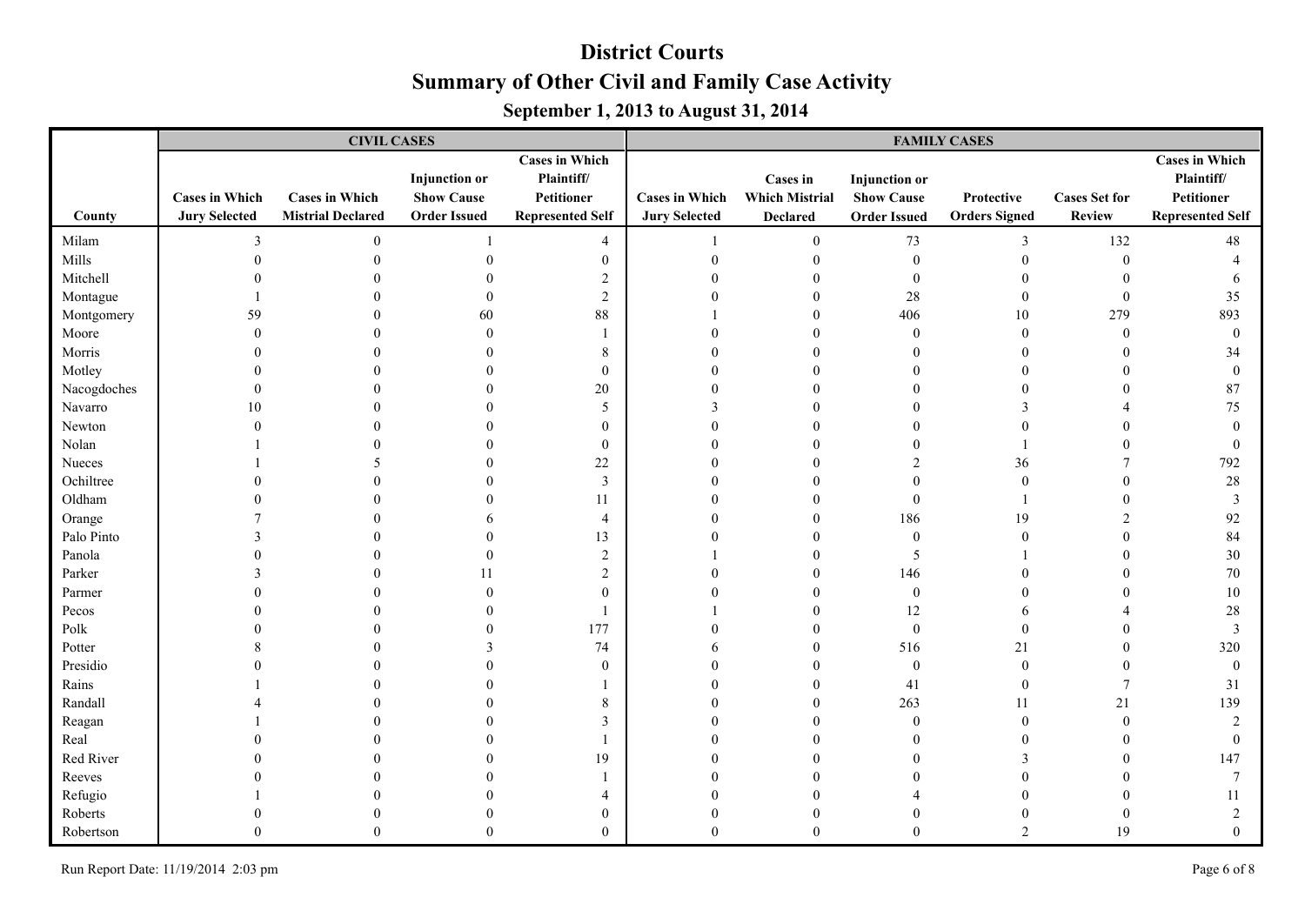|               |                                               | <b>CIVIL CASES</b>                                |                                                                  |                                                                              | <b>FAMILY CASES</b>                           |                                                      |                                                                  |                                    |                                       |                                                                                     |  |
|---------------|-----------------------------------------------|---------------------------------------------------|------------------------------------------------------------------|------------------------------------------------------------------------------|-----------------------------------------------|------------------------------------------------------|------------------------------------------------------------------|------------------------------------|---------------------------------------|-------------------------------------------------------------------------------------|--|
| County        | <b>Cases in Which</b><br><b>Jury Selected</b> | <b>Cases in Which</b><br><b>Mistrial Declared</b> | <b>Injunction</b> or<br><b>Show Cause</b><br><b>Order Issued</b> | <b>Cases in Which</b><br>Plaintiff/<br>Petitioner<br><b>Represented Self</b> | <b>Cases in Which</b><br><b>Jury Selected</b> | Cases in<br><b>Which Mistrial</b><br><b>Declared</b> | <b>Injunction</b> or<br><b>Show Cause</b><br><b>Order Issued</b> | Protective<br><b>Orders Signed</b> | <b>Cases Set for</b><br><b>Review</b> | <b>Cases in Which</b><br>Plaintiff/<br><b>Petitioner</b><br><b>Represented Self</b> |  |
|               |                                               |                                                   |                                                                  |                                                                              |                                               |                                                      |                                                                  |                                    |                                       |                                                                                     |  |
| Rockwall      | $\boldsymbol{0}$                              | $\boldsymbol{0}$                                  | $\boldsymbol{0}$                                                 | 25                                                                           | $\boldsymbol{0}$                              | $\boldsymbol{0}$                                     | $\boldsymbol{0}$                                                 | $\boldsymbol{0}$                   | $\boldsymbol{0}$                      | 227                                                                                 |  |
| Runnels       | $\Omega$                                      | $\Omega$                                          | $\mathbf{0}$                                                     | $\boldsymbol{0}$                                                             | $\boldsymbol{0}$                              | $\boldsymbol{0}$                                     | $\mathbf{0}$                                                     | $\boldsymbol{0}$                   | $\theta$                              | 17                                                                                  |  |
| Rusk          |                                               |                                                   |                                                                  | 17                                                                           | $\theta$                                      | $\theta$                                             |                                                                  | $\mathbf{0}$                       |                                       | $\mathbf{0}$                                                                        |  |
| Sabine        |                                               |                                                   | $\theta$                                                         | $\overline{2}$                                                               | $\overline{0}$                                | $\theta$                                             |                                                                  | $\theta$                           |                                       | 39                                                                                  |  |
| San Augustine |                                               |                                                   | $\Omega$                                                         | $\boldsymbol{0}$                                                             | $\Omega$                                      | $\Omega$                                             |                                                                  | $\theta$                           |                                       | $\theta$                                                                            |  |
| San Jacinto   |                                               |                                                   | $\Omega$                                                         | 8                                                                            | $\Omega$                                      | $\Omega$                                             | $\mathbf{0}$                                                     | $\theta$                           | $\mathbf{0}$                          | 37                                                                                  |  |
| San Patricio  |                                               |                                                   |                                                                  | 5                                                                            | $\mathfrak{D}$                                | $\Omega$                                             | 209                                                              | 3                                  | 254                                   | 161                                                                                 |  |
| San Saba      |                                               |                                                   | $\Omega$                                                         | $\overline{7}$                                                               | $\Omega$                                      | $\Omega$                                             | $\mathbf{0}$                                                     | $\mathbf{0}$                       | 29                                    | 10                                                                                  |  |
| Schleicher    |                                               |                                                   | $\Omega$                                                         | $\boldsymbol{0}$                                                             |                                               | $\Omega$                                             | $\Omega$                                                         | $\mathbf{0}$                       | $\boldsymbol{0}$                      | $\theta$                                                                            |  |
| Scurry        |                                               |                                                   |                                                                  | $\mathbf{0}$                                                                 |                                               | $\Omega$                                             | 61                                                               | 7                                  | 36                                    | 14                                                                                  |  |
| Shackelford   |                                               |                                                   |                                                                  | $\theta$                                                                     |                                               | 0                                                    |                                                                  |                                    | $\theta$                              |                                                                                     |  |
| Shelby        |                                               |                                                   | $\mathbf{0}$                                                     |                                                                              |                                               | 0                                                    | $\mathbf{0}$                                                     |                                    | $\theta$                              | 19                                                                                  |  |
| Sherman       |                                               |                                                   | 20                                                               | $\bf{0}$                                                                     |                                               | 0                                                    | 35                                                               |                                    |                                       | $\mathbf{0}$                                                                        |  |
| Smith         |                                               |                                                   | $\mathbf{0}$                                                     | 40                                                                           |                                               | $\Omega$                                             | $\theta$                                                         | $\theta$                           |                                       | 214                                                                                 |  |
| Somervell     |                                               |                                                   | $\Omega$                                                         | 8                                                                            |                                               | $\Omega$                                             |                                                                  | $\theta$                           |                                       | 59                                                                                  |  |
| Starr         |                                               |                                                   | $\Omega$                                                         | $\boldsymbol{0}$                                                             | $\Omega$                                      | $\Omega$                                             |                                                                  | $\theta$                           |                                       | $\theta$                                                                            |  |
| Stephens      |                                               |                                                   | $\Omega$                                                         | $\overline{2}$                                                               | 0                                             | $\Omega$                                             |                                                                  | 6                                  |                                       | 10                                                                                  |  |
| Sterling      |                                               |                                                   | $\Omega$                                                         | $\boldsymbol{0}$                                                             | $\Omega$                                      | $\Omega$                                             |                                                                  | $\theta$                           |                                       | $\Omega$                                                                            |  |
| Stonewall     |                                               |                                                   | $\Omega$                                                         | $\mathbf{0}$                                                                 |                                               | $\Omega$                                             |                                                                  | $\theta$                           |                                       | $\mathcal{R}$                                                                       |  |
| Sutton        |                                               |                                                   | $\Omega$                                                         | $\mathbf{0}$                                                                 |                                               | $\Omega$                                             | $\Omega$                                                         | $\theta$                           |                                       | 5                                                                                   |  |
| Swisher       |                                               |                                                   | $\theta$                                                         | $\mathbf{0}$                                                                 | $\Omega$                                      | $\theta$                                             | 42                                                               | $\theta$                           | $\overline{4}$                        | 12                                                                                  |  |
| Tarrant       | 140                                           | 9                                                 | 420                                                              | $\overline{4}$                                                               | 3                                             | $\boldsymbol{0}$                                     | 4,954                                                            | 195                                | 2,212                                 | 4,279                                                                               |  |
| Taylor        | 7                                             | $\overline{2}$                                    | 14                                                               | 13                                                                           |                                               | 2                                                    | 310                                                              | 14                                 | $\boldsymbol{0}$                      | 358                                                                                 |  |
| Terrell       |                                               |                                                   | $\theta$                                                         | $\boldsymbol{0}$                                                             | 0                                             | $\theta$                                             | $\bf{0}$                                                         | $\boldsymbol{0}$                   | $\boldsymbol{0}$                      | $\overline{2}$                                                                      |  |
| Terry         |                                               |                                                   |                                                                  | $\bf{0}$                                                                     | 0                                             | $\theta$                                             | 23                                                               | $\mathfrak{Z}$                     | 66                                    | 22                                                                                  |  |
| Throckmorton  |                                               |                                                   | $\Omega$                                                         | $\boldsymbol{0}$                                                             | $\Omega$                                      | $\theta$                                             | $\mathbf{0}$                                                     | $\boldsymbol{0}$                   | $\boldsymbol{0}$                      | $\overline{2}$                                                                      |  |
| Titus         |                                               |                                                   | $\theta$                                                         | 6                                                                            | 0                                             | $\theta$                                             | $\theta$                                                         | 13                                 | 39                                    | 188                                                                                 |  |
| Tom Green     |                                               | $\Omega$                                          | $\mathbf{0}$                                                     | 6                                                                            | $\Omega$                                      | $\Omega$                                             | $\boldsymbol{0}$                                                 | $\boldsymbol{0}$                   | $\boldsymbol{0}$                      | 246                                                                                 |  |
| Travis        | 31                                            |                                                   | 57                                                               | 119                                                                          | 17                                            | $\theta$                                             | 721                                                              | 246                                | 564                                   | 3,472                                                                               |  |
| Trinity       |                                               |                                                   | $\theta$                                                         | $\boldsymbol{0}$                                                             | $\Omega$                                      | $\Omega$                                             | $\mathbf{0}$                                                     | $\boldsymbol{0}$                   | $\boldsymbol{0}$                      | $\mathbf{0}$                                                                        |  |
| Tyler         |                                               |                                                   | $\Omega$                                                         | 15                                                                           |                                               | $\Omega$                                             |                                                                  | 14                                 | $\mathbf{0}$                          | 215                                                                                 |  |
| Upshur        |                                               |                                                   |                                                                  | $\mathfrak{Z}$                                                               | $\Omega$                                      | $\boldsymbol{0}$                                     | 376                                                              | 15                                 | 56                                    | 6                                                                                   |  |
| Upton         |                                               | $\Omega$                                          | $\theta$                                                         | $\mathbf{0}$                                                                 | $\Omega$                                      | $\theta$                                             | $\boldsymbol{0}$                                                 | $\boldsymbol{0}$                   | $\mathbf{0}$                          | $\overline{2}$                                                                      |  |